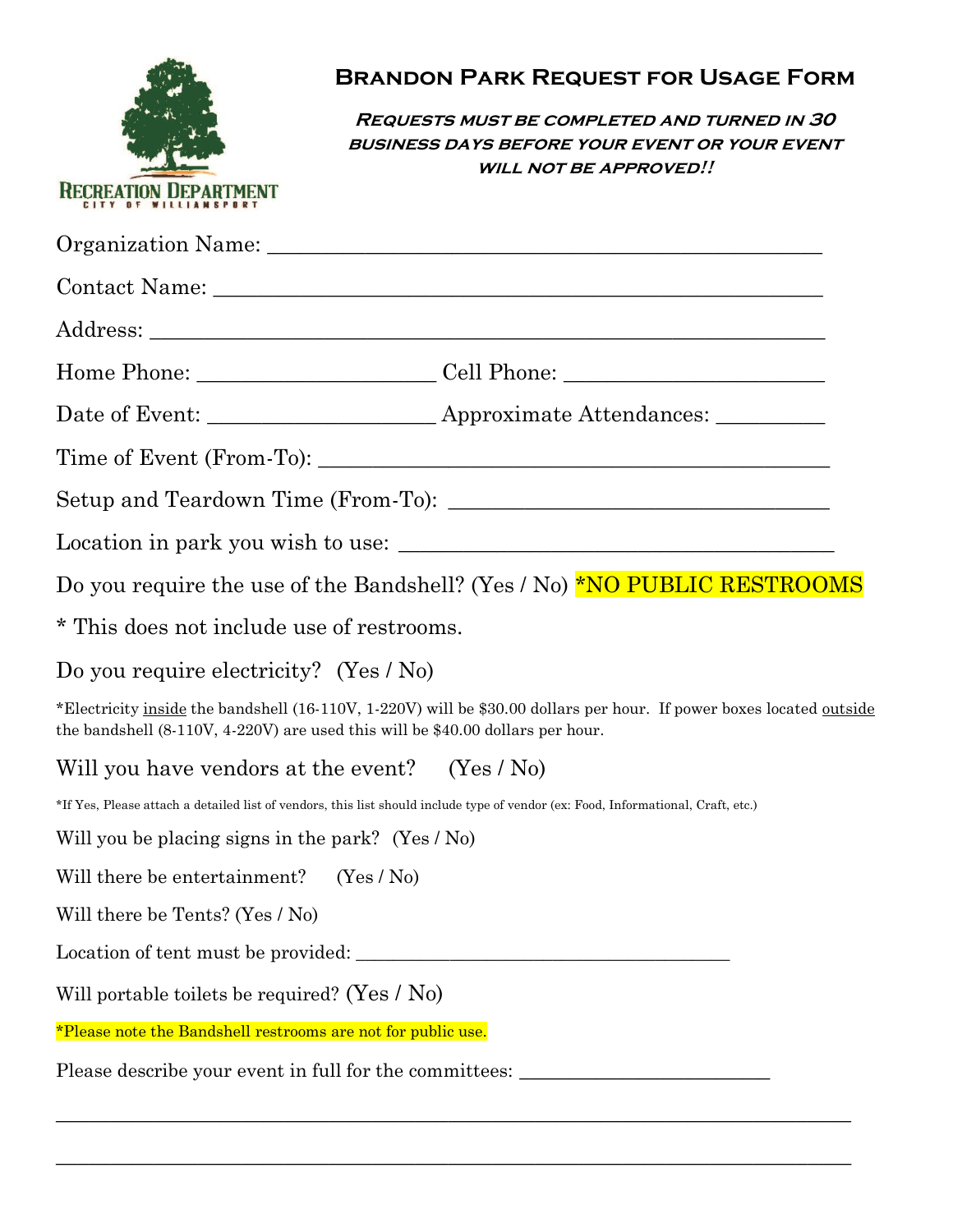

**Requests must be completed and turned in 30 business days before your event or your event will not be approved!!**

# **Rules and Regulations**

- 1. Any group or individual requesting use of Brandon Park must complete and submit the Brandon Park Request for Usage Form to the Recreation Department. The Recreation Department, Brandon Park Commission, and Recreation Commission will review all details of the proposed event. When both Commissions approve the event, the organization requesting use will receive a written statement outlining the conditions of the approval. Any additions to the original request must be approved by the Recreation Department.
- 2. An Event with 50 or more participants requires a Special Events Permit from the City of Williamsport Codes Department. If your organization is having a tent you must also have a tent permit. Other special requests or needs for your event may require other permits and/or the payment of other fees. Please call 570-327-7523. All paperwork must be turned in 30 days before your event. It is not our responsibility to notify you to fill out paperwork for your event. If paperwork is incomplete or missing your event is subject to denial by Williamsport Bureau of Codes and the Recreation Department.
- 3. The permission to use Brandon Park does not include the use of the Bandshell unless specifically noted in the written request and stated in the written approval letter from the Brandon Park Commission. The fee for the use of the Brandon Park Bandshell and sound system is \$35.00/hr. Anyone utilizing the system may not allow the volume dial to exceed the line which indicates maximum volume. The fee for the use of the power boxes located outside the Bandshell will be \$40.00/hr.
- 4. Signs may only be used in connection with an event that is approved in accordance with regulations governing the use of Brandon Park. Such signs must be approved as to design and location as part of the event approval process by the Brandon Park Commission. Such signs should be prepared in a professional manner and should not exceed 32 square feet in area. All signs may be posted the morning of the event and must be removed immediately following the event. No signs may be displayed before 6:00am or after 10:00pm.
- 5. Any organization which received written approval for the use of facilities within Brandon Park must submit a certificate of insurance with liability limits in the amount of not less than \$500,000. The certificate must name the City of Williamsport and accept liability of personal injury or property damage as it may result from the organization's use of the facilities.
- 6. All performances and activities can commence no earlier than 9:00am and must be completed by 10:00pm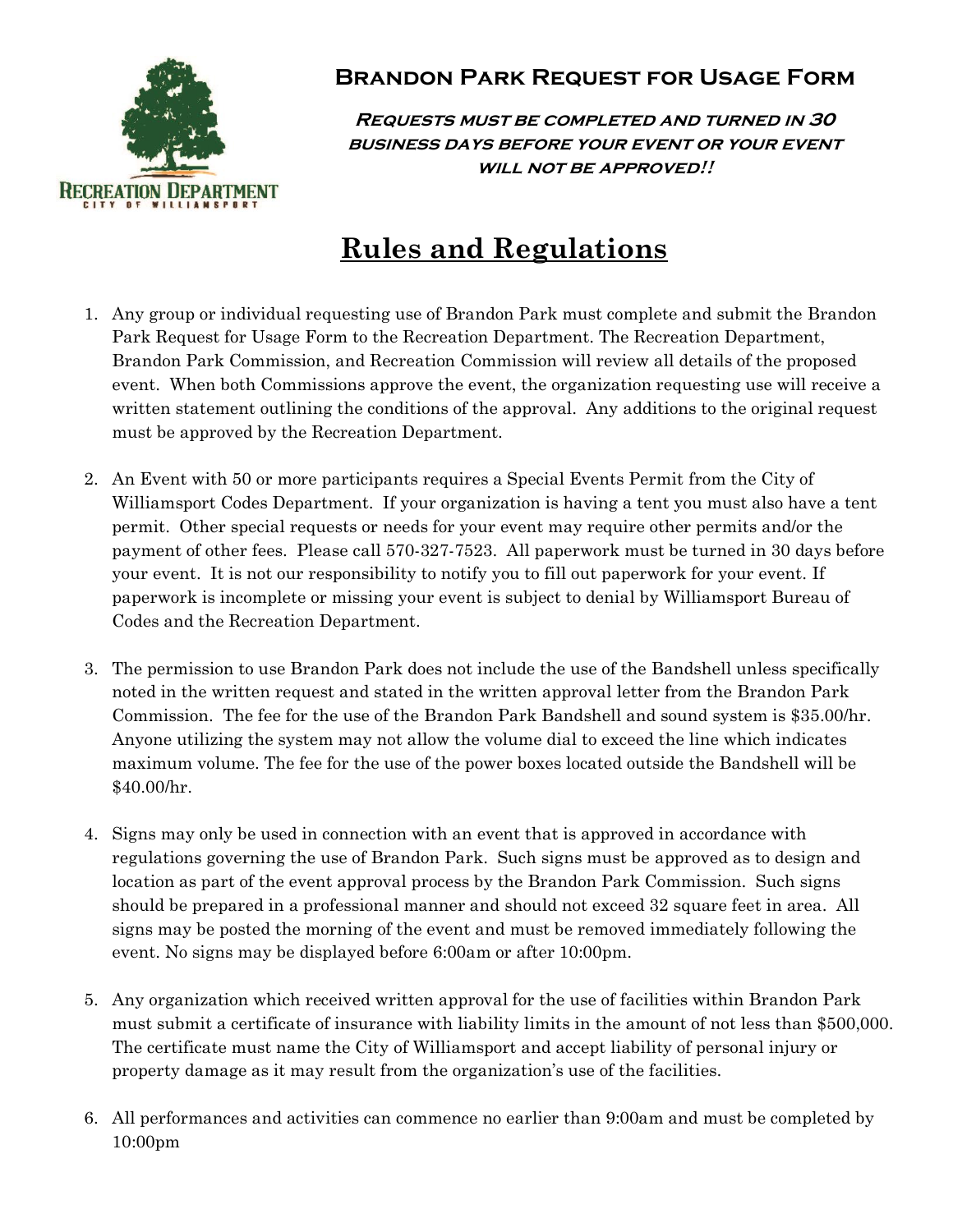

#### **Requests must be completed and turned in 30 business days before your event or your event will not be approved!!**

- 7. All organizations or vendors who are involved in events which require electrical service are responsible for furnishing their own cords. All cords are required to be heavy-duty, outdoor minimum 12-gauge cords. No other cords allowed.
- 8. The organization is responsible for cleanup of park facilities utilized during the event. The organization is responsible for trash removal from the park the day of the event.
- 9. In addition to any other requirements, any group or individual using any part of Brandon Park for an approved event is required to submit a security deposit or bond to ensure compliance with the rules and regulations governing the use of Brandon Park to include without limitation, cleanup immediately following the event, repair of any damage to the Park arising out of the event, and restoration of the Park to its pre-event condition. The fee to utilize Brandon Park will be no less than \$200.00 at any given time. The amount of such security deposit or bond shall not be less than \$500.00 for each day (or portion thereof) of the event. Unless the Brandon Park Commission determines that the amount should be increased or decreased because of special circumstances. The security deposit or bond shall be forfeited if rules and regulations governing the event are not followed in all material respects.
- 10. All organizations must abide by all rules, regulations and ordinances including Article 720 of the City of Williamsport's Codified City Ordinances that govern Brandon Park. These rules and regulations are set forth in this agreement or are otherwise attached. Any deviation from these terms may result in the termination of the agreement and forfeiture of the security deposit or bond. No parking on grass area located behind the Bandshell or along roadways throughout the park.
- 11. Failure to follow any applicable rules, regulations or agreed-upon requirements can result in the termination of the event and denial of future requests. If Codes permits are not completed, your event is subject to be denied. It is not the City's responsibility to inform you of all paperwork and permits required. It is the event holder's responsibility to comply with all permits, fees and forms.

\*Please return this form to The Recreation Department 1550 West Third Street, Williamsport, PA 17701 Office: (570) 326-6399 or Cell: (570) 447-2307 or Email: kdrummond@cityofwilliamsport.org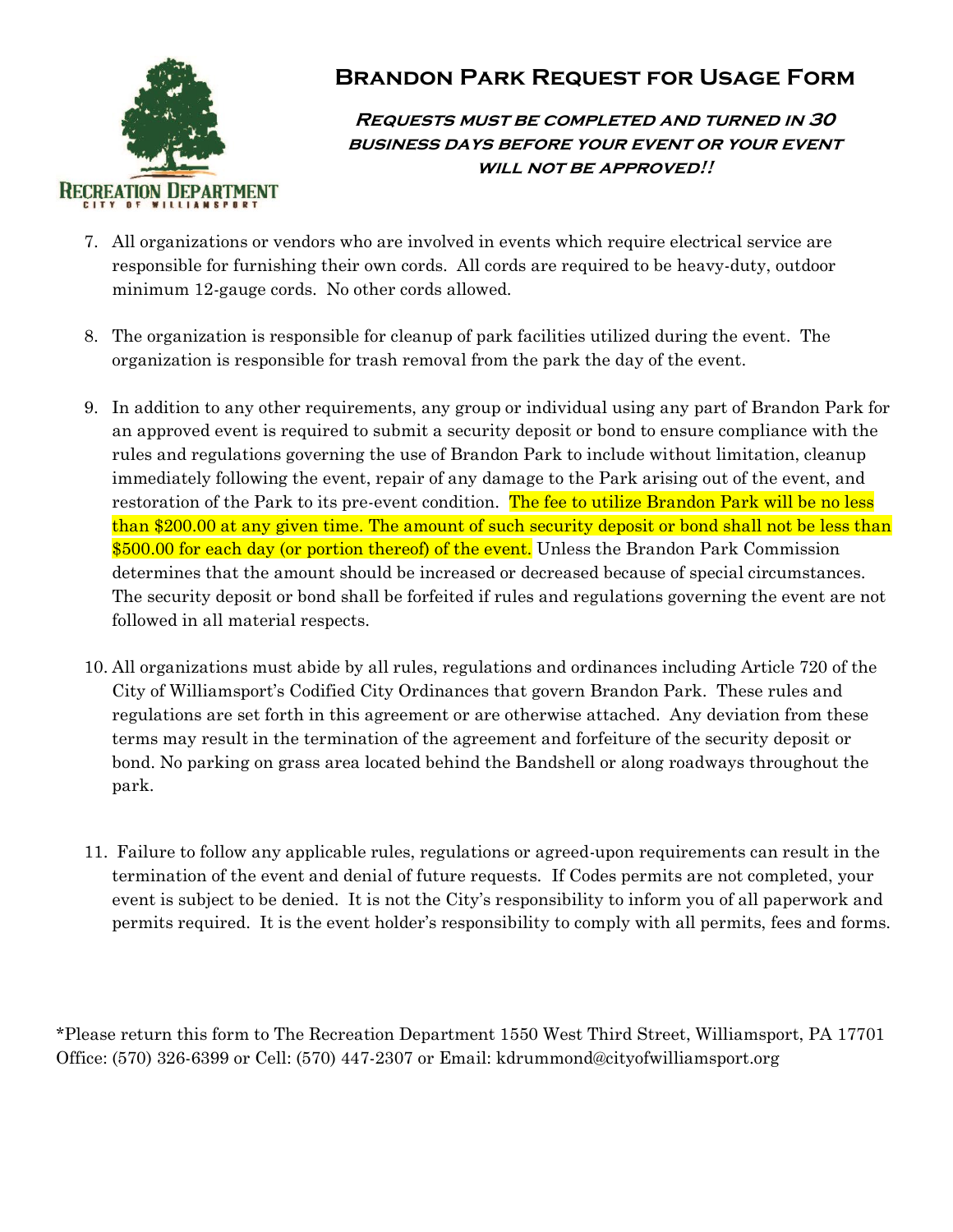

**Requests must be completed and turned in 30 business days before your event or your event will not be approved!!**

| Signature (Participant/Event Sponsor):<br>the control of the control of the control of the control of the control of the control of the control of the control of the control of the control of the control of the control of the control of the control of the control |  |
|-------------------------------------------------------------------------------------------------------------------------------------------------------------------------------------------------------------------------------------------------------------------------|--|
|                                                                                                                                                                                                                                                                         |  |
| Date Approved: __________________________                                                                                                                                                                                                                               |  |
|                                                                                                                                                                                                                                                                         |  |
| Date Approved:                                                                                                                                                                                                                                                          |  |